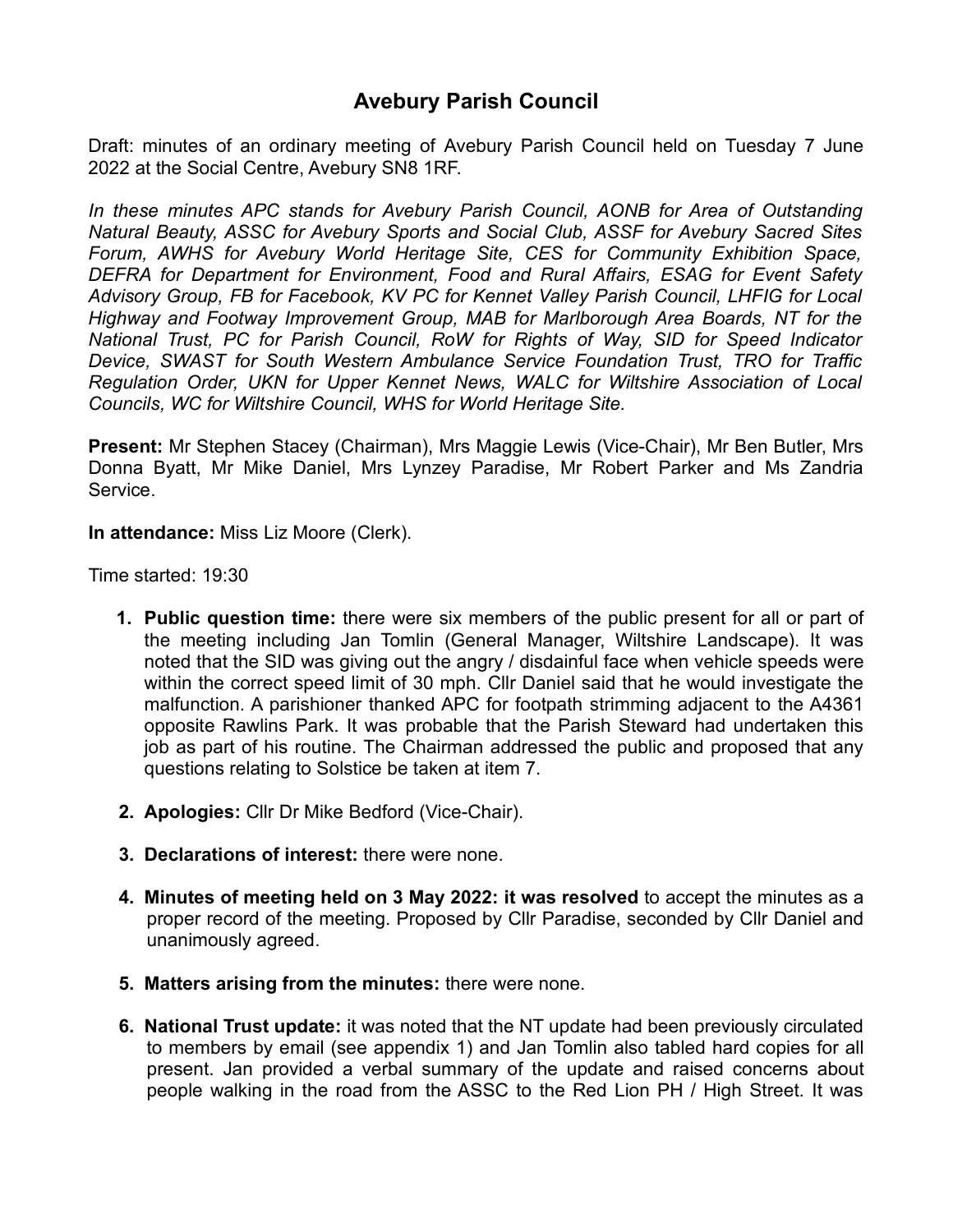noted that the Club had put up signs as a warning to road users. Jan invited questions from members of the public and two questions were asked:

- a) **Is the NT happy about parking arrangements over Solstice?** Jan confirmed that the NT was providing additional car parking in the manor parkland on the evening of Monday 20 June through to the morning of Tuesday 21 June. They would be providing additional toilets in the NT High Street car park. Jan explained that the NT were not happy about damage to protected monuments but had no jurisdiction on the Ridgeway.
- b) **Why was the NT erecting gates by the entrance to the Farmyard by the Dovecot?** [Concern was raised about ambulances not being able to turn]. Jan said that there ought not to be any issues for the emergency services and she understood that the gates were replacement gates. She promised to include further details in the next NT update.

The Chairman thanked Jan for the report.

- **7. Summer Solstice 2022: recap on permit scheme and arrangements:** the Chairman confirmed that the first round of permits had been issued by Cllrs Paradise and Byatt that day and the next application dates were 8 June (19h-21h), and 13 June (18h-20h) from Elements Shop in Green Street. He then invited members of the public to ask questions. The following points arose:
	- a) There was a question about entitlement to permits for parking and access to the High Street. It was noted that permits issued by the PC were for residents, businesses, and carers.
	- b) Judy Farthing (a local farmer and Civil Emergency Volunteer) stressed that Green Street must be kept unobstructed at all times so that farm, delivery, and veterinary vehicles can carry on using the road on farm business. It was noted that Green Street was a no waiting zone and there would be more enforcement generally and in this area over Solstice.
	- c) There was a question about visiting the Community Shop and parking in the small High Street car park. It was noted that a parking permit would be needed to access the High Street and park.
	- d) Judy Farthing asked how the approach to managing Solstice was going to be different compared to previous years now that times, dates and highway closures had been announced. It was noted that WC had made the final decision on the TTRO in consultation with all stakeholders involved in the operational planning process, including ESAG. The Chairman explained that there would be additional byways closed (Ridgeway and car park), more cones, and more enforcement in Avebury as well as the area around the village. This year cones were going to be in-situ along the A4 from Beckhampton roundabout to The Bell PH at West Overton.
	- e) A member of the public / local farmer requested cones plus additional enforcement along Gun Site Road and the Chairman said that he would pass the message to WC Highways.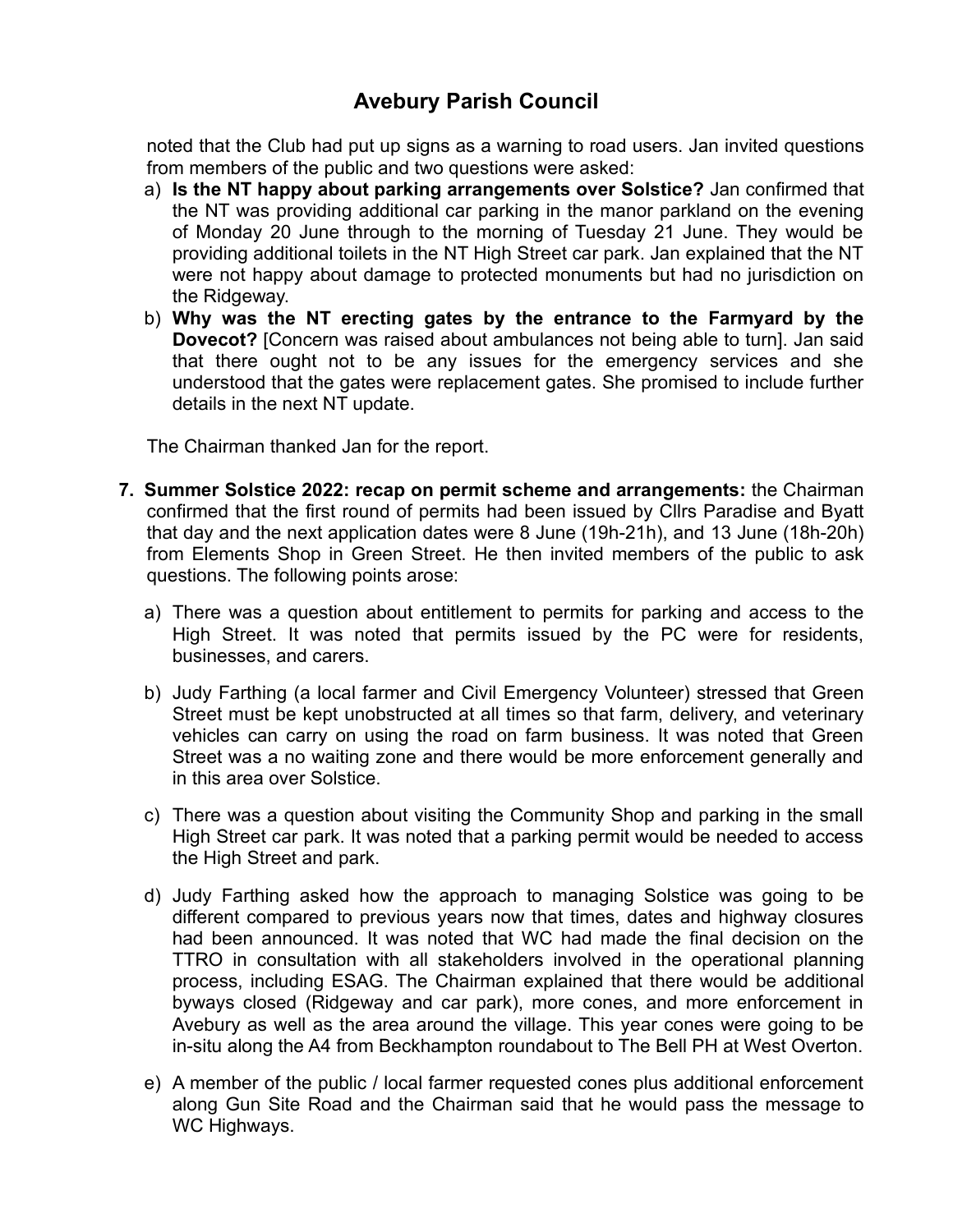- f) A member of the public asked whether there was a 'phone number that residents could call should they witness people moving the cones to try to park. It was noted that there would be more Police patrols but residents could contact the Police if they needed to do so. PC to provide the telephone number.
- g) A member of the public queried how Solstice was going to be effectively policed when there were insufficient resources for the numbers of people likely to attend, and where the extra Police were coming from. It was noted that WC had made the arrangements with the Police.
- h) The question about where people were going to park was raised several times. It was noted that details were given on the permit of the roads on which it was permitted to park.
- i) A member of the public was concerned that West Kennett lay-by might get used for parking as it had taken a lot of overnight travellers in previous years; one year there had been a Police presence to deter parking. It was noted that the Police would have 24/24 hour access to a tow-truck.
- j) A member of the public stated that a WC and Police representative should have been present at the meeting that night to answer questions.

The PC's understanding was that the Police and WC had been looking at areas of vulnerability in and around Avebury. The simple request was that people visiting Avebury respect others, respect the countryside, and take responsibility for their actions.

Three members of the public left the meeting.

### **8. Planning applications:**

a) Works to a listed building and householder application for the installation of rooftop solar panels to the modern garage / office building, The Bothy and the ancillary outbuilding at **Trusloe Farmhouse**, Frog Lane, Avebury Trusloe SN8 1QS. Ref: PL/2022/03783, PL/2022/03684. The plans were considered and **it was resolved** to support the above application, subject to the applicant adhering to all mitigations (as listed in the application) for the installation of the rooftop solar panels.

### **9. Project Updates:**

a) **LHFIG Meeting:** Cllr Parker reported that he had attended the WC meeting on 26 May 2022. Both APC and Winterbourne Monkton raised concerns about the derestriction signs being installed along with the new 50 mph signs on the A4361. WC's response was that the national speed limit signs had to be in place as per the highway rules and there would be no change unless the PCs wished to apply to have them removed, and that would require funding. In discussion, members agreed that a Transport Group meeting should be called to discuss the options with the community. It was noted that the PC's plans for a 20 mph adjacent to the Play Area could be extended to include the length of highway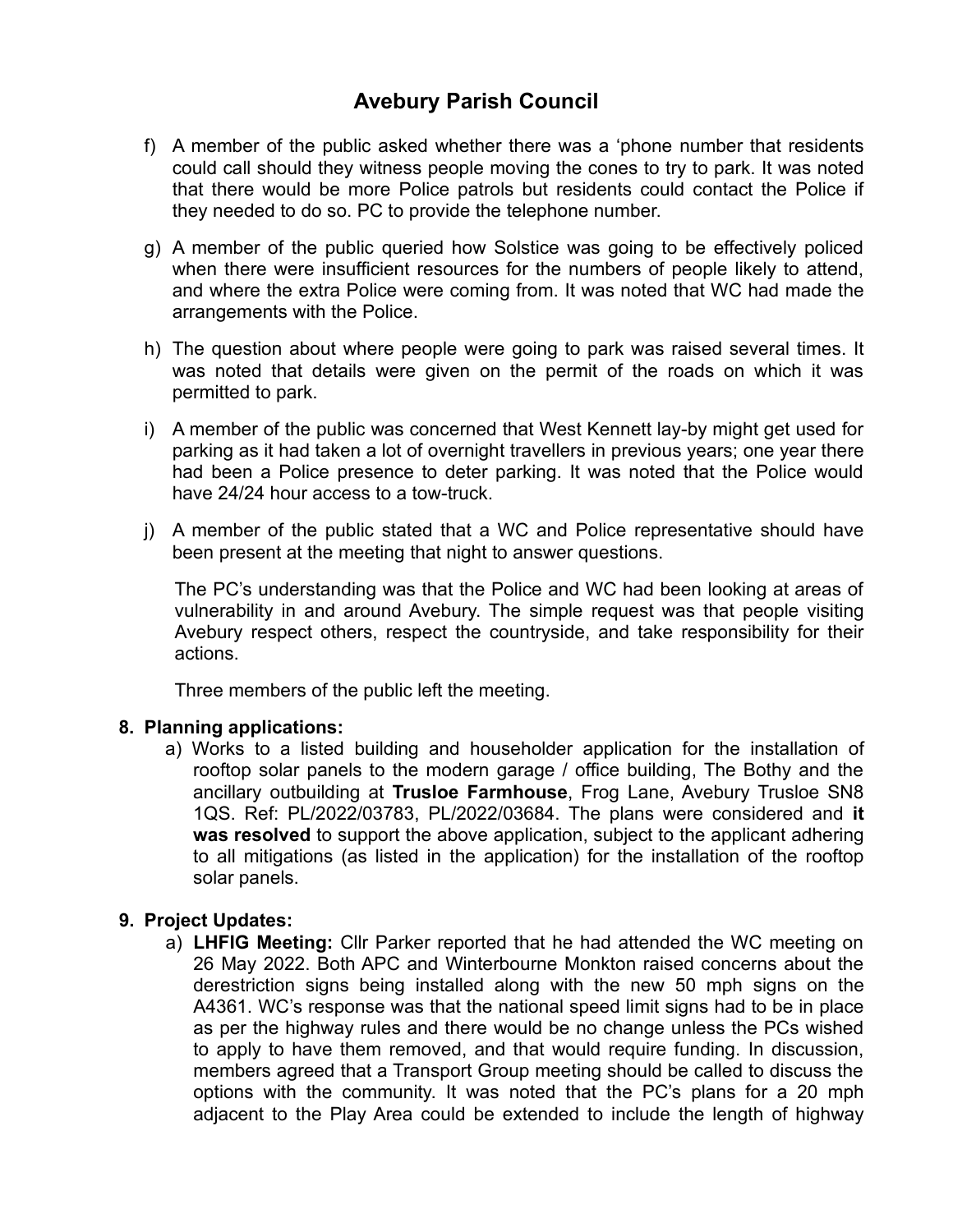past Longfields to the A4361. Cllr Parker further reported that he had cited some of Avebury's SID stats at the LHFIG meeting and councillors had been surprised by the volume of traffic on the A4361 (exactly 100,233 vehicles had travelled southbound through Avebury in April 2022). Turning to the efficacy of the SID, the Chairman pointed out that the SID did not provide data on whether a vehicle subsequently slowed down after it had flagged up a driver's speed. Cllr Parker stressed that it was clear from the data that the PC needed to do something, especially because there were two, unprotected, informal, crossing points near the Stone Circle. He said that LHFIG's suggestion was to install a Metro Count, which members were pleased to hear was free of charge. There was general agreement that the PC needed to put together a strategy and the best place for further discussion was at a meeting of the Transport Group. Jan declared that visitor numbers to Avebury were based on the NT's recorded visitor numbers into their facilities; currently estimated at about 350,000 visitors per annum (figures included the wider landscape). This was approximately one third of the number of visitors to Stonehenge. She offered to retrieve the NT's formal report on visitor numbers and feed that into the Transport Group. Members thanked Jan for her assistance. Cllr Parker said that the last part of his report was not so good because WC had got the length of the layby wrong on the Avenue, which meant that the primrose double lining would be delayed and not completed in the summer as expected.

- b) **Speed Indicator Device:** Cllr Paradise provided a report on data from the SID at the southern location near ASSC. Members were surprised to hear that vehicle speeds were considerably lower compared to the south bound route along the A4361 near Rawlins Park. Cllr Paradise said that the SID had recorded 91,041 vehicles passing in one direction (east bound) during May and that the  $85<sup>th</sup>$ percentile was 34.7. The Chairman asked members whether the PC should be looking to purchase a second SID. It was agreed to put this on the agenda for the Transport Group to consider.
- c) **Chapel Project / exhibition space:** report previously circulated and see appendix 2. The Chairman said that he was pleased to report that the Risk Assessment had been completed, there were actions to be taken and he and Cllr Daniel would report back to colleagues. The cleaning had been done with thanks to help from the community and, although the final draft of the Lease had not yet been received, it was expected. Cllr Paradise said that ASSC were happy to donate the floor cleaner / polisher to the PC as they had no need for it. Members were pleased to accept the offer and noted that there was space / storage at the Chapel for the floor polisher. The Chair will write to Dominic Fry to thank him.
- d) **Play Area:** Cllr Paradise said that she was in the process of collating the responses to the questionnaires and would provide a report at the next meeting. The Clerk said that she had received email feedback from a resident and would forward this to Cllr Paradise for inclusion with the returned questionnaires.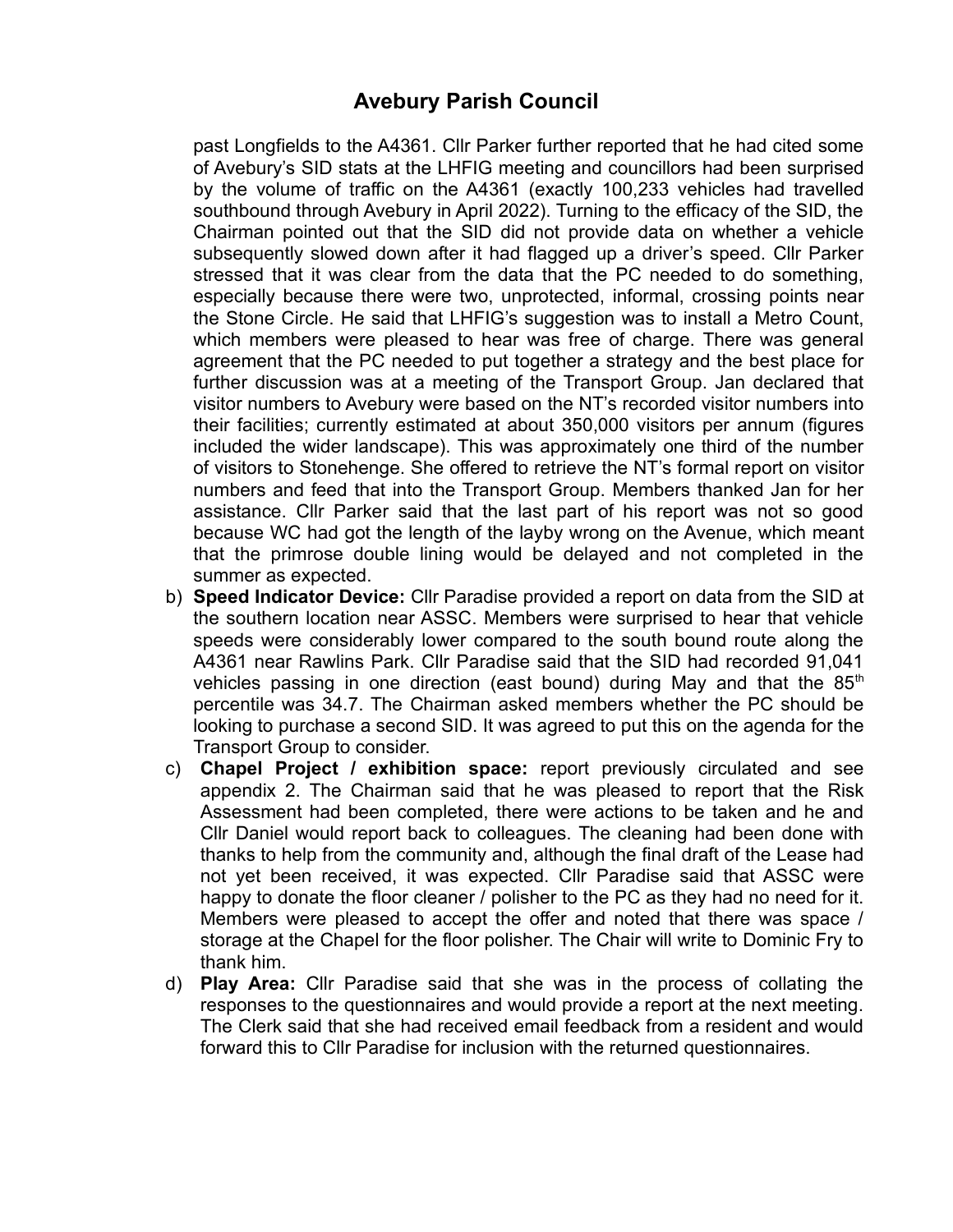#### **10.Local Issues:**

- a) **Annual Parish / Village meeting:** it was noted that about 21 people including councillors had attended the meeting and the draft minutes were available to view on the PC website. **It was resolved** to ratify the decision to provide a welcome drink for those attending the annual Parish Meeting. Proposed by Cllr Lewis, seconded by Cllr Byatt and carried unanimously. Cllr Paradise to submit a claim for the £54 expense incurred.
- b) **Acoustic camera trial:** it was noted that the PC had received an email response from Cllr Dr Mark McClelland (Cabinet Member for Transport, Waste, Street Scene and Flooding) with regard to its request to be considered for an acoustic camera trial. The advice was that WC was not involved in the trial at this stage and the PC should contact Danny Kruger MP as he might be able to take up the suggestion directly with the Department for Transport. It was agreed that the Transport Group should progress this issue.
- c) **Moss on play area surfacing:** it was noted that putting salt on the moss had not killed it. Dr Bedford had since volunteered to go and rake / sweep the moss off the surfacing.
- **11.SWAST Defibrillator Scheme:** to review the options and confirm the new agreement for rental of the PC's defibrillators **due to expire 1 July 2022:** Cllr Lewis had previously emailed the renewal options to members and SWAST was able to offer a special price of £1,000 for the new defibrillator at Beckhampton, providing the package was ordered at the same time as the existing rental scheme. **The rental agreement for four defibrillators is £4,800 (ex VAT).** As per minute ref. 12 of the February 2020 minutes, the ASSC should be invoiced for the defibrillator located on the Sports Field, which will reduce the renewal cost. Cllr Paradise was asked to check that ASSC was still happy to fund the renewal of the defibrillator on the Sports Field. **It was resolved** to renew the three existing defibrillators and add a fourth defibrillator for Beckhampton under the SWAST Defibrillator Scheme for £4,800 (ex VAT). [£2,850 is budgeted and the PC can agree to draw on the £3,500 ear-marked funds]. It was felt that the community should be asked to provide a further donation for the Beckhampton defibrillator (£745 donation was received in November 2021). In discussion, it was noted that at the Annual Village / Parish meeting there had been a request for a **defibrillator at Rawlins Park**. This was a privately owned mobile home park and additional funding would need to be sought to pay for a fifth defibrillator but, if ordered at the same time as the current renewal package, it should attract a discount. Cllr Lewis offered to contact the owner of Rawlins Park to see if they would be interested in the proposal.
- **12.Parish Steward Priority Sheet:** other than general footpath strimming, there was one request for grass strimming around the base of the SID pole. It was noted that the visibility splays at the southern end of the Avenue needed attention but this was under the remit of WC's contractor and not the Parish Steward and should therefore be reported on Wiltshire online.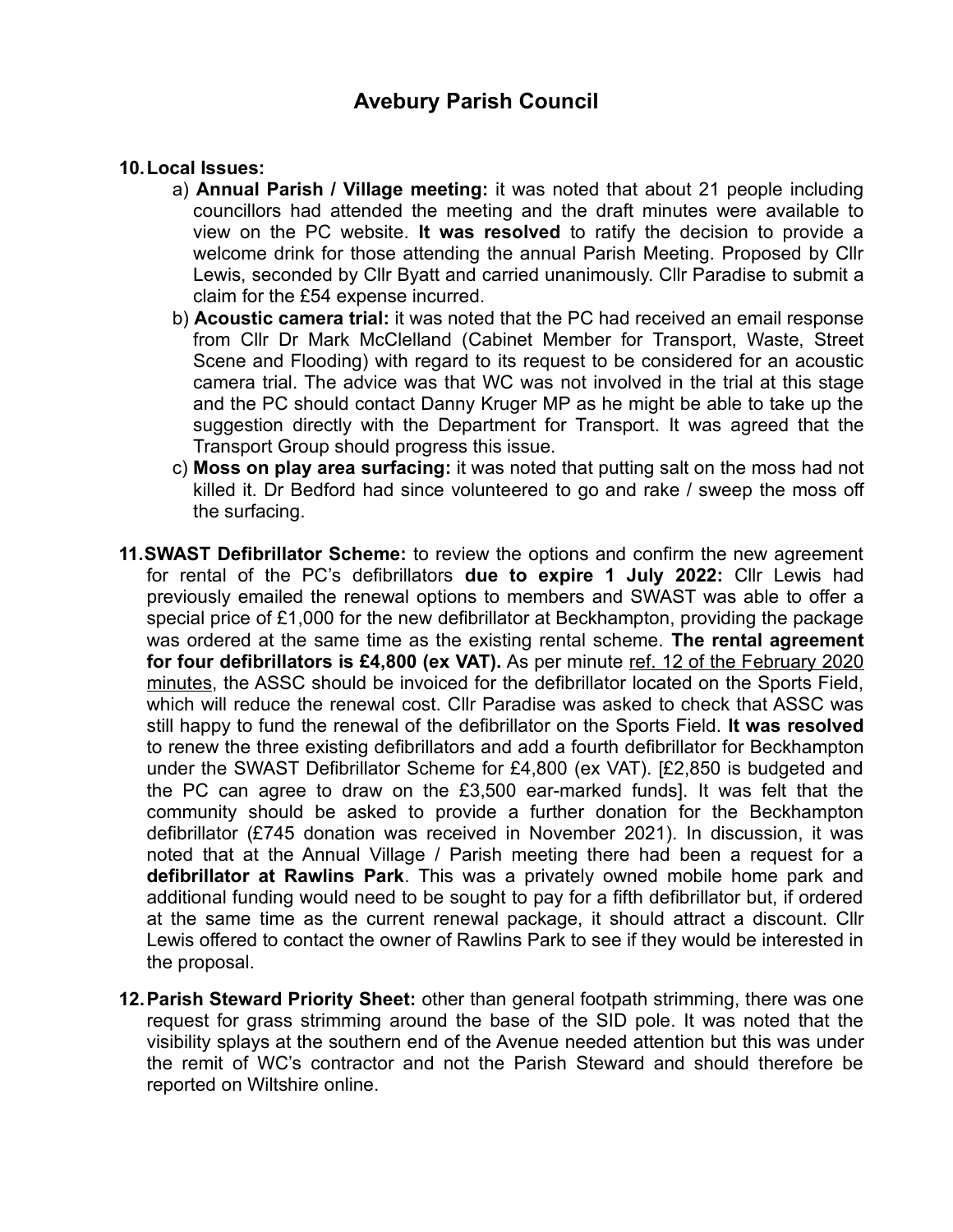**13.Communications:** the Clerk reported that the PC Headlines had been published in the June 2022 edition of UKN. Cllr Service said that she would provide DEFRA's statement on the management and care of Ash Trees for the next edition, and thanked Cllr Butler for his sensible approach to the management of Ash Trees on his land. The general advice was that Ash Trees displaying <50% disease should be saved as research proved they were able to survive and thrive.

#### **14.Correspondence:** the Clerk reported:

- a) Members of the public could book on-line for **LEAF Open Farm Sunday:** 11am, 12 June 2022 at East Farm, Avebury.
- b) Email invitation to register for **Snowball: a new community disability application**. It was agreed that the PC take part in the project and that Cllr Lewis download and test the Snowball app.
- c) Information had been received about the **Stroke Association Book Group** Marlborough Library. See PC website.
- d) Email invitation to join **route 403 Cycle Route** sub group of the Calne LHFIG. It was agreed in his absence that Cllr Bedford be the nominated representative and Cllr Parker provide support in his role as the PC's representative for the Marlborough LHFIG.
- e) Invitation to take part in a **NALC Finance Survey:** the Chairman reported that he had filled in the survey.

#### **15.Finance and admin including:** the Clerk reported:

- a) **Certificate of Exemption: it was resolved** to certify on the AGAR that the Parish Council is exempt from a limited assurance review under Section 9 of the Local Audit (Smaller Authorities) Regulations 2015. Proposed by Cllr Paradise, seconded by Cllr Lewis and carried unanimously. (Previously circulated and see appendix 3). Cllr Daniel temporarily left the room.
- b) **Internal Audit Report:** the Clerk tabled the internal audit report. Members received and noted that the internal audit for the full year 2021/2022 accounts had been carried out on the 20 May 2022 and a clean audit report given. (Previously circulated and see appendix 4).
- c) **It was resolved** to approve section 1 Annual Governance Statement. Proposed by Cllr Byatt, seconded by Cllr Service and carried unanimously. (Previously circulated and see appendix 5).
- d) **It was resolved** to approve section 2 Accounting Statements. Proposed by Cllr Paradise, seconded by Cllr Service and carried unanimously. (Previously circulated and see appendix 6).
- e) **Emergency Plan:** including operational Flood Working Group: Cllr Lewis reported that updating the Emergency Plan was work in progress and she would provide an update in September as she was unable to attend the July meeting.